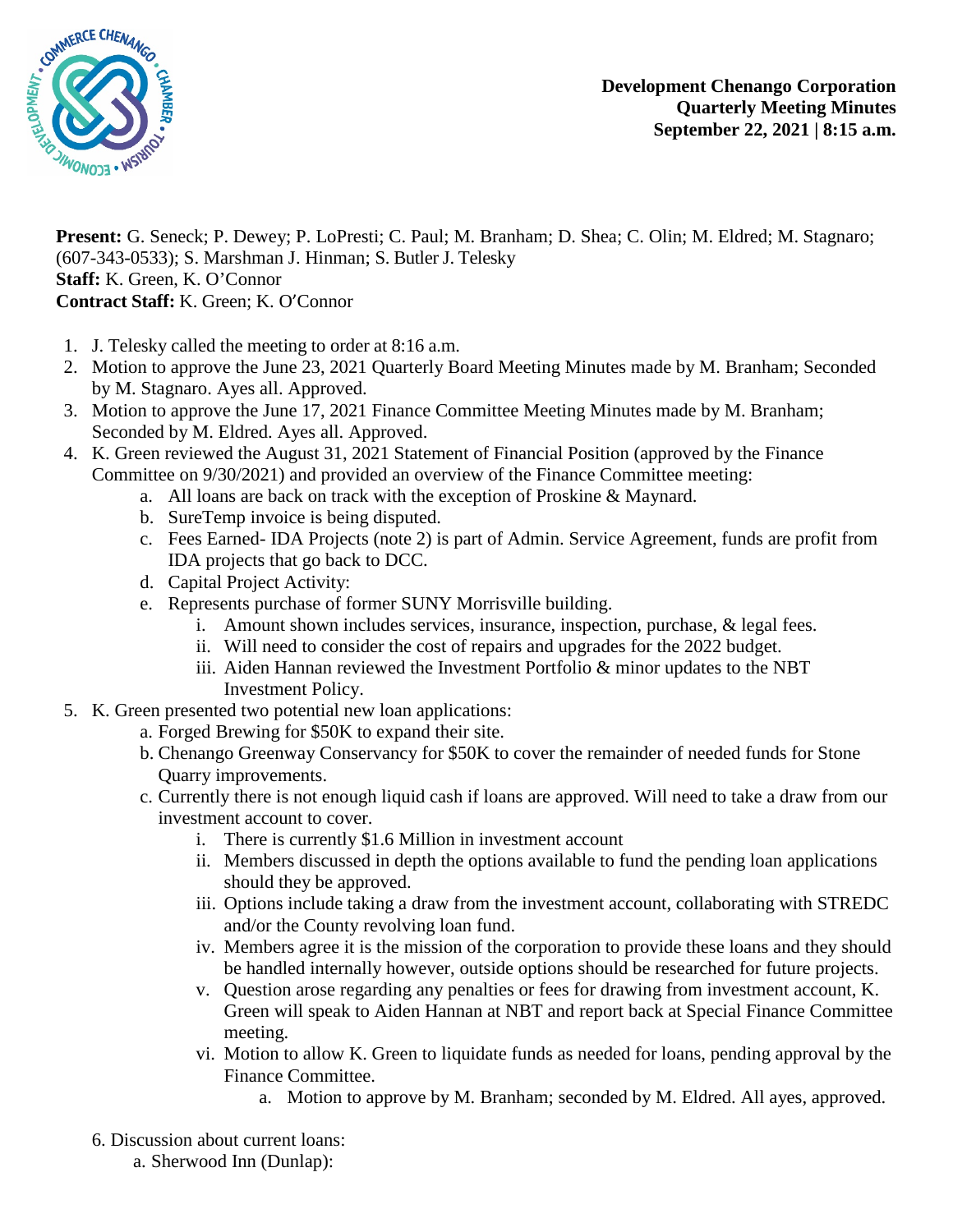- i. Request has been made to consolidate current loans by building owners; they currently have two separate loans would like to pull together for one payment. K. Green reviewed the new terms and payment.
- ii. Motion to approve revisions to Sherwood Restaurant, LLC loans made by M. Eldred, Seconded by S. Butler. Ayes All, Approved.
- b. Outstanding loans and pending action:
	- i. The Maynard loan has been dormant since 2012; current balance is approximately \$28,000.
		- a. Board discussed writing it off, issuing a 1096 and closing this out of our portfolio.
		- b. S. Butler suggests having our attorney send a demand for payment letter prior to initiating write off.
		- c. Board agreed to moving forward with final demand for payment, then issuing 1096 and writing off this debt.
	- ii. K. Green provided a brief history and current status of the Proskine Farm loan.
		- a. Payments were originally scheduled to be taken directly from milk checks, however Dean Foods went bankrupt and payments never began as scheduled. Dairy Farmers of America (DFA) took over Dean Foods, S. Marshman to send contact info to K. Green and an attempt will be made to begin payments again. If successful, their loan will need to be revised.
- 6. K. Green reviewed the Economic Development Report and provided an update on projects.
- 7. K. Green provided an overview of current CCIDA projects.
	- a. State Comptroller Audit: 18 years since last IDA audit. Audit is of processes, not financials (which are done annually). Report will be provided.
	- b. Two local individuals have given a proposal to the IDA to utilize the current rail system for a "Rail Bike" business. K. Green met with NYS&W and they were open to the project. Currently exploring insurance & expenses. Hoping to start spring of 2022, no formal agreement in place yet.
	- c. K. Green received conditional approval on the 2022 Budget Requests from the Chenango County Board of Supervisors. Was able to get the 2020 allocation restored with an increase (total of 13% increase). Through collaboration with the Director of Planning, we were able to move one line item over from their budget to ours.
		- i. Additional allocation will allow for the hiring of one more economic development staff member who will be able to assist with the increased demand on ED projects such as workforce development, business consulting, grant writing.
		- ii. Budget requests have been approved by Planning  $&$  ED Committee; next steps is Finance and then approval by the full board.
- 8. K. Green highlighted the upcoming Legislative breakfast on Thurs. October 14, 2021 at The Silo Restaurant. Board members are encouraged to attend.
- 9. K. Green provided updates on DRI application which was submitted 9/15/21
	- a. There are only four applicants, and REDC has the option of granting either one 20M award or two 10M awards.
- 10. K. Green provided updates on Hotel Project
	- a. Closed on building on August 25, 2021.
	- b. Donna Howell from ESD coming today for building tour; they are excited about the project and supporting in any way they can.
	- c. Future plans include a campaign for fundraising as well as working with our local businesses on awareness, room commitments and gaining additional support. Next steps will depend on the outcome of the DRI.
	- d. We currently have interest from two developers.
- 11. There is worked that is needed on the new building, as requested by In Motion Design.
	- a. K. Green will work with finance on 2022 budget and getting quotes for the work.
- 12. We have secured an agreement with Patrick McNeil via Keller Williams to sell the property at 17-19 South